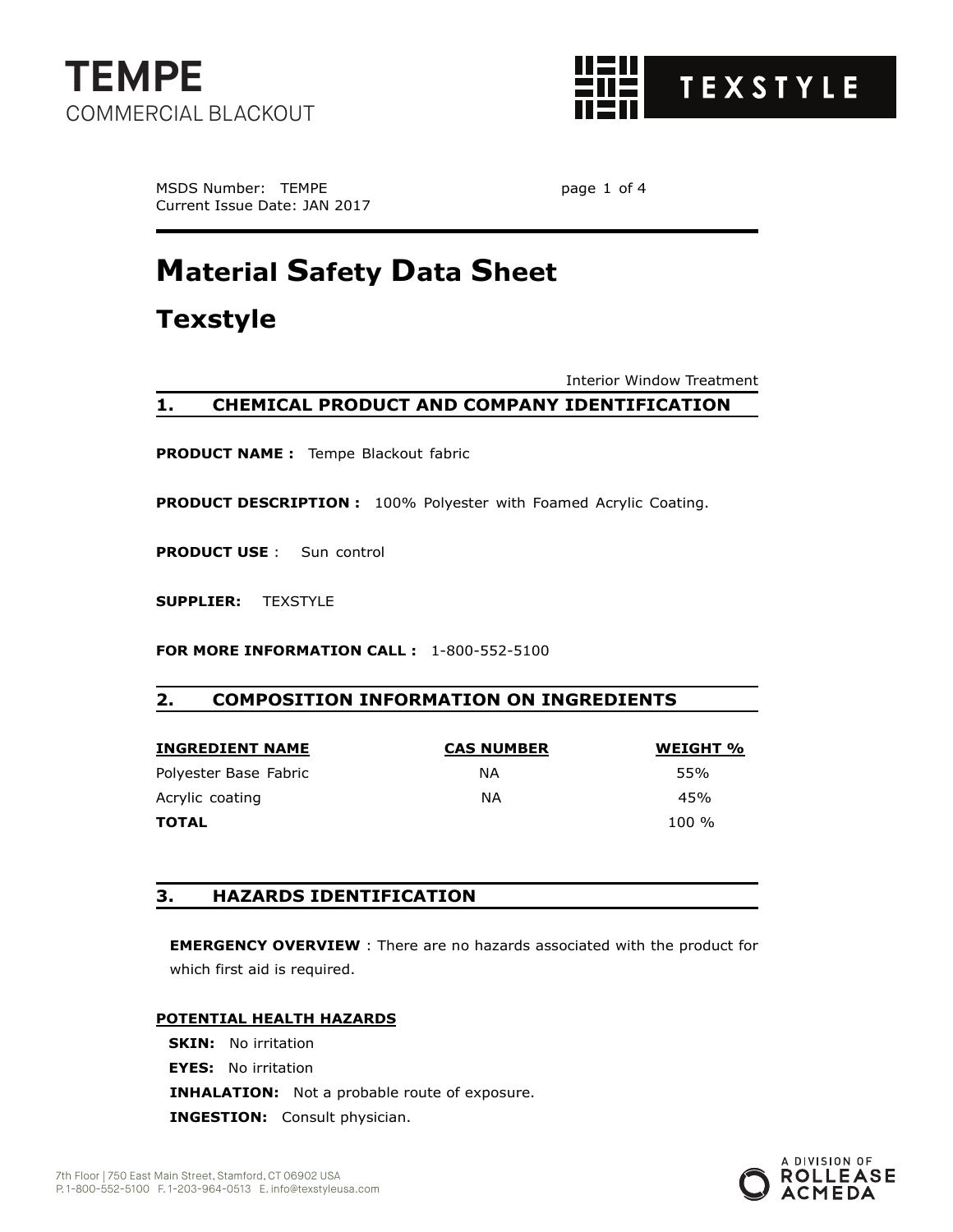



MSDS Number: TEMPE **page 2 of 4** Current Issue Date: JAN 2017

**CHRONIC:** None currently known.

#### **4. FIRST AID MEASURES**

- **SKIN:** Wash affected area with soap and water. If discomfort continues, obtain medical attention
- **EYES:** Flush eyes with running water. If discomfort continues, obtain medical attention.

**INHALATION:** Dust does not occur almost but remove person to fresh air. If discomfort persists, seek medical attention.

**INGESTION:** Obtain medical attention.

**ADVICE TO PHYSICIAN:** No specific advice. Treat symptomatically

## **5. FIRE FIGHTING MEASURES**

#### **FLAMMABLE PROPERTIES**

**FLASH POINT: >200°F AUTOIGNITION TEMPERATURE: <450°C UPPER/LOWER FLAME LIMIT:** Not applicable **FLAME PROPAGATION RATE(solids):** Not determined **OSHA FLAMMABILITY CLASS:** Not applicable

**EXTINGUISHING MEDIA:** All standard agents may be used. **UNUSUAL FIRE AND EXPLOSION HAZARDS:** None

**SPECIAL FIRE FIGHTING PRECAUTIONS INSTRUCTION:** Wear self-contained breathing apparatus. Avoid excessive inhalation of smoke or potential thermal decomposition products.

## **6. ACCIDENTAL RELEASE MEASURES**

**IN CASE OF SPILL OF OTHER RELEASE:** Not required special spill handling.

**7. HANDLING AND STORAGE**

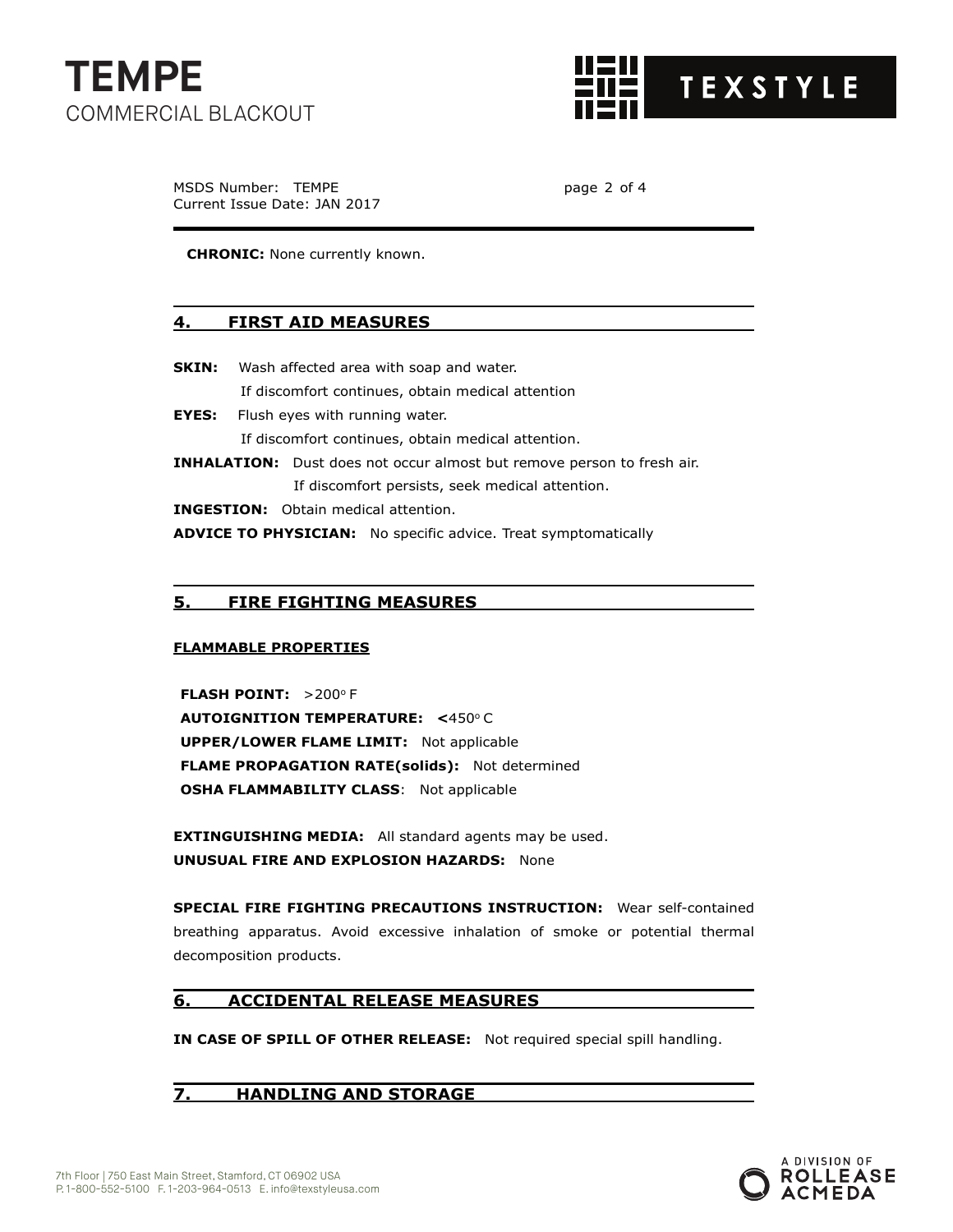



MSDS Number: TEMPE page 3 of 4 Current Issue Date: JAN 2017

**NOMAL HANDLING:** No special handling requirements.

#### **STORAGE RECOMMENDATIONS:**

Keep on ambient, atmospheric and Keep clean, dry, away from heat.

#### **8. EXPOSURE CONTROLS / PERSONAL PROTECTION**

#### **ENGINEERING CONTROLS:**

General indoor ventilation is expected to be satisfactory.

**PERSONAL PROTECTIVE EQUIPMENT:** Not required.

### **9. PHYSICAL AND CHEMICAL PROPERTIES**

**PHYSICAL STATE :** Solid **ODOR :** No specific odor. PH : No data available. **BOILING POINT :** No data available. **MELTING POINT :** No data available **FREEZING POINT :** No data available **SOLUBILITY IN WATER :** Insoluble **SPECIFIC GRAVITY :** 1.35g/cm3

### **10. STABILITY AND REACTIVITY**

**CHEMICAL STABILITY :** Safety in normal temperature and pressure. **MUST AVOID MATERIAL :** Strong acid, Strong alkali, Strong oxidizing agent.

**HAZAROUS DECOMPOSITION PRODUCTS :** None **HAZARDOUS POLYMERIZATION :** Will not occur.

## **11. TOXICOLOGICAL INFORMATION**

No data available